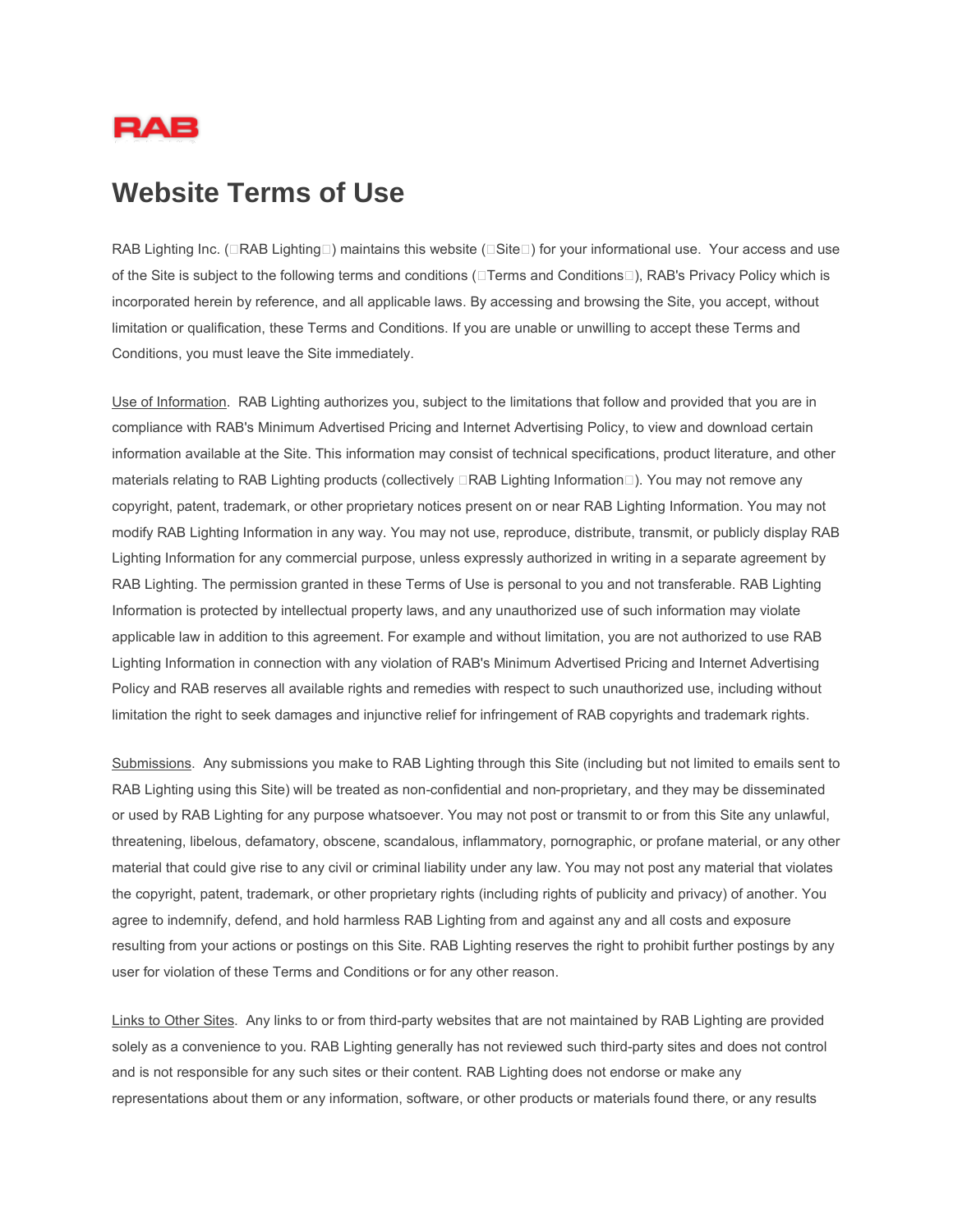that may be obtained from using them. If you decide to access any such third-party websites, you do so entirely at your own risk.

ezRAB. Any purchases you make using the ezRAB system will be governed by the terms and conditions of sale agreed to between you and RAB Lighting. RAB Lighting may require additional user agreements for access to the ezRAB system.

DISCLAIMER/LIMITATION OF LIABILITY. ALL DATA AND INFORMATION PROVIDED AT THIS SITE ARE PROVIDED AS IS WITHOUT ANY WARRANTIES, EXPRESS OR IMPLIED, INCLUDING WARRANTIES OF MERCHANTABILITY, FITNESS FOR A PARTICULAR PURPOSE, OR NON-INFRINGEMENT OF INTELLECTUAL PROPERTY. THE DATA AND INFORMATION PRESENTED ON THIS SITE IS BELIEVED TO BE ACCURATE BUT SHOULD NOT BE RELIED UPON BY THE USER FOR ANY PURPOSE. ANY AND ALL LIABILITY FOR THE CONTENT OF OR ANY OMISSIONS FROM THIS SITE, INCLUDING ANY INACCURACIES, ERRORS, OR MISSTATEMENTS IN SUCH DATA OR INFORMATION IS EXPRESSLY DISCLAIMED.

RAB LIGHTING DISCLAIMS ANY LIABILITY FOR USE OF RAB LIGHTING PRODUCTS IN APPLICATIONS OTHER THAN THOSE FOR WHICH THEY ARE DESIGNED.

IN NO EVENT SHALL RAB LIGHTING, ITS OFFICERS, DIRECTORS, EMPLOYEES, REPRESENTATIVES, OR SUPPLIERS BE LIABLE FOR ANY DAMAGES WHATSOEVER (INCLUDING, WITHOUT LIMITATION, CONSEQUENTIAL DAMAGES AND THOSE RESULTING FROM LOST PROFITS, LOST DATA, OR BUSINESS INTERRUPTION) ARISING OUT OF THE USE, INABILITY TO USE, OR THE RESULTS OF USE OF THIS SITE, ANY WEB SITES LINKED TO THIS SITE, OR THE MATERIALS OR INFORMATION CONTAINED AT ANY OR ALL SUCH SITES, WHETHER BASED ON WARRANTY, CONTRACT, TORT, OR ANY OTHER LEGAL THEORY AND WHETHER OR NOT ADVISED OF THE POSSIBILITY OF SUCH DAMAGES. RAB LIGHTING DOES NOT WARRANT THAT THIS SITE WILL OPERATE WITHOUT ERROR OR INTERRUPTION.

Governing Law. These Terms and Conditions shall be governed by and construed in accordance with the laws of the State of New York, without giving effect to any principles of conflict of laws. You agree to submit, and hereby do submit, to the jurisdiction of the state and federal courts of the State of New York in connection with any dispute relating to these Terms and Conditions, and you waive any objection to such jurisdiction based on venue, convenience, or any other cause.

General. RAB Lighting may at any time revise these Terms and Conditions by placing an updated version on this Site. You are bound by any such revisions and should therefore periodically visit this page to review the then-current Terms and Conditions to which you are bound. These Terms and Conditions represent the entire agreement of the parties regarding this Site and supersede all prior and contemporaneous agreements between parties, whether written or oral. Except as set forth in this paragraph, the Terms and Conditions may not be amended, altered, or changed except by the written agreement of both parties.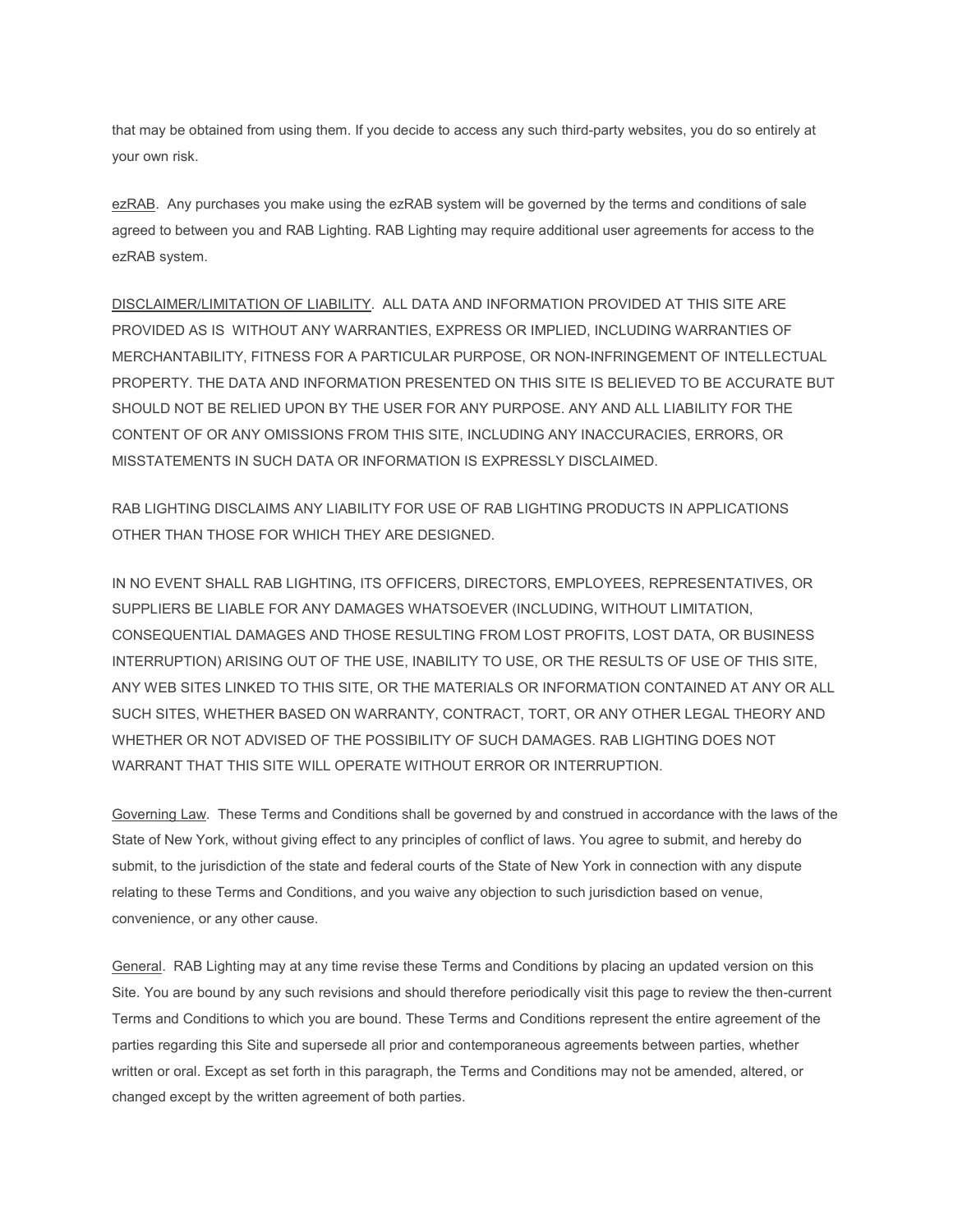## **Terms of Sale**

Scope. These Terms of Sale apply to all sales of products by RAB Lighting Inc. (RAB) to any purchaser (Buyer). These terms may in some instances conflict with some of the terms proposed by Buyer. Therefore, acceptance of Buyer's order is made only on the express understanding that to the extent that any of these terms and conditions conflict with any terms of Buyer's order, these terms and conditions will govern. These terms will be deemed accepted by Buyer placing an order, accepting the goods, or tendering full or partial payment. RAB's failure to object to provisions contained in any communication from Buyer will not be deemed a waiver of these terms. Any additions to, or deviation from these terms, must be proposed to RAB at its office and must be accepted in writing by an officer of RAB before such terms will become part of the contract. Buyer is responsible for complying with these terms and for reviewing these terms on a regular basis to ensure that Buyer is aware of changes in these terms.

Payment Terms and Cash Discounts. Unless otherwise expressly agreed in writing by RAB, no order for any pole product will be accepted by RAB unless the full purchase price and all other charges are paid in full with placement of the order. For other (non-pole) products, payment is due 30 days after the invoice date and if payment is received by RAB by the 10th day of the month following the invoice date, a cash discount in the amount of 1% will be allowed. Cash discounts apply only to RAB products other than pole products and do not apply to any other charges, including without limitation to freight charges. In the event that Buyer cancels an order prior to shipment, then Buyer will be charged a cancellation fee of 50% of the total price of the order. No order may be cancelled after shipment.

Prices. All prices are subject to change and revision without advance notice. Standard quantities are either the master package quantity or the quantity required for the full discount. Orders for less than standard quantities will be billed at the prices in the Less Than Standard Quantity column regardless of the size of the total order. Orders marked HOLD or HOLD FOR RELEASE will be billed at the prices in effect on the date that shipment is requested. Buyer will pay any and all applicable sales tax or use tax, if any, plus any other applicable federal, state, or local taxes imposed on this sale, excluding tax assessed on RAB income.

Minimum Advertised Pricing and Internet Advertising Policy. RAB's Minimum Advertised Pricing and Internet Advertising Policy is applicable to each Buyer with respect to Buyer's advertising of RAB Products and the advertising and sale of RAB Products on the internet and is incorporated into these Terms of Sale by reference.

Authorized Distributors. RAB products are sold only to Buyers authorized by RAB to resell RAB products on a nonexclusive basis (Authorized Distributors). RAB may grant or terminate Authorized Distributor status in its sole discretion. Anyone placing an order who is not an Authorized Distributor will be referred to the nearest Authorized Distributor.

Shipping Costs. Products are sold FOB RAB's factory or warehouse of origin. RAB will pay the freight costs on individual orders of \$1,000 net or greater to one destination in the continental United States. Partial shipments made to one or more destinations at Buyer's request must each total at least \$1,000 net to qualify for prepaid shipping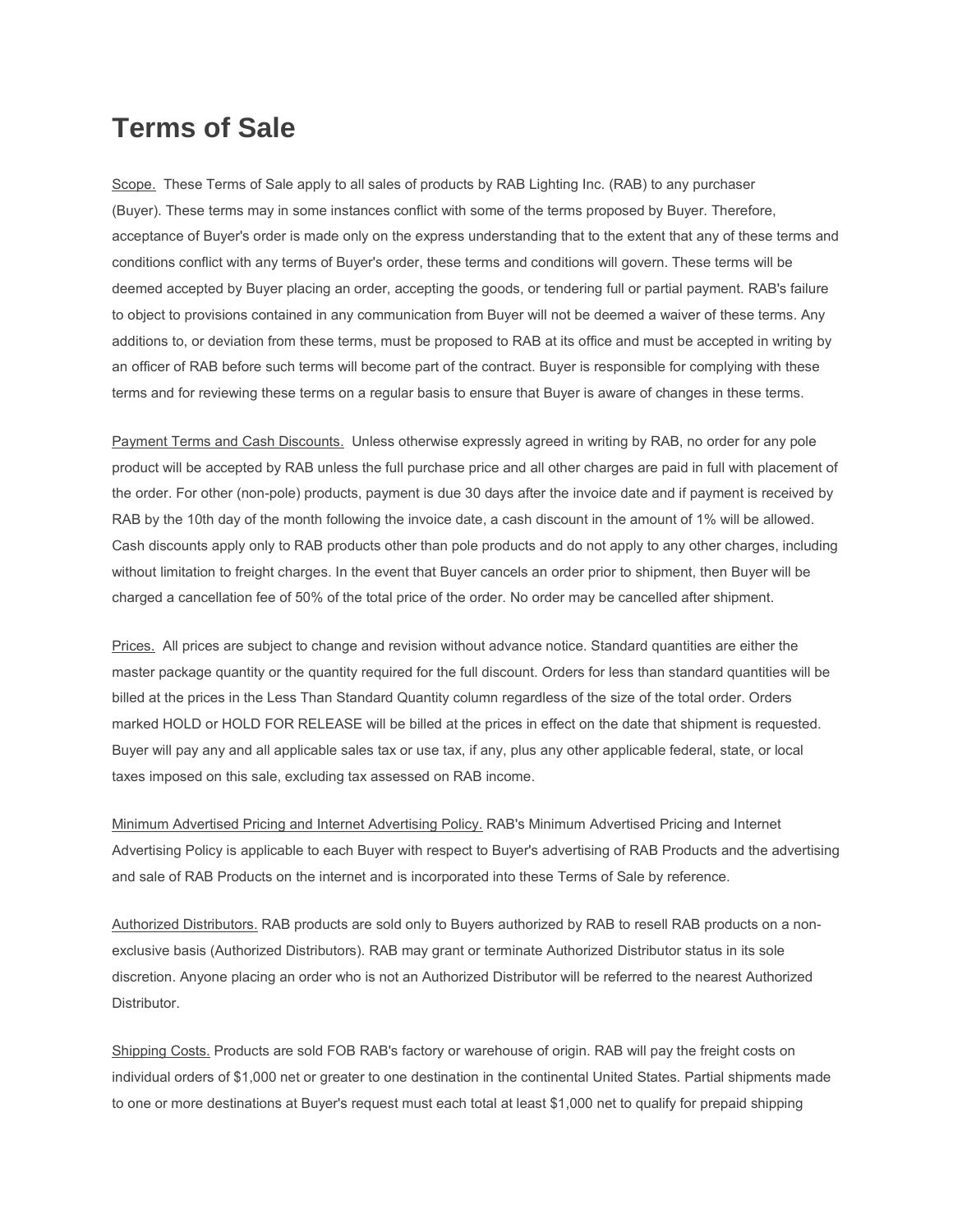regardless of the size of the total order. RAB will use carriers of its own choice on prepaid shipments. If another means of transportation is requested, Buyer must pay transportation costs. Individual orders less than \$1,000 net will be drop shipped to a destination specified by Buyer within the continental United States with all shipping costs paid by Buyer. Notwithstanding the foregoing, all shipments of pole products are F.O.B. point of shipment and will be shipped via ground transport in RAB's sole discretion. Buyer will pay RAB the cost of shipment, including any export charges or taxes. Buyer will also pay the cost of shipment of the anchor bolts, which may be shipped separately by RAB. All costs of insurance, documentation, and bank charges incurred in shipments will be borne by Buyer.

Delivery Date. Any estimated or firm delivery dates or periods are predictions made by RAB of the times within which it is likely that the products will be shipped; however, due to the difficulties inherent in predicting future delivery dates or periods, RAB does not promise, guarantee or otherwise obligate itself to have products shipped on or before that time. RAB WILL ENDEAVOR TO MEET THE ESTIMATED OR FIRM DELIVERY DATES OR PERIODS, BUT WILL NOT BE LIABLE IN DAMAGES OR OTHERWISE, NOR WILL BUYER BE RELIEVED OF PERFORMANCE, BECAUSE OF FAILURE TO MEET THEM.

Minimum Billing. The minimum billing amount for all orders is \$150 net from factory and \$100 net from warehouses, plus transportation charges. Orders received for lesser amounts will be invoiced at the minimum billing amount.

Risk of Loss. Upon receipt by carrier of merchandise in good condition, title to and risk of loss for merchandise passes from RAB to Buyer. Claims for loss or damage during transit or storage must be made by Buyer directly to the carrier, storage company, or insurance company, if any. Claims for shortages must be made to RAB, 170 Ludlow Avenue, Northvale, New Jersey 07647, in writing within 30 days of receipt of shipment.

## RETURNS

Return Policy. Except as provided below, products may not be returned without prior written approval issued by RAB in its sole and absolute discretion.

Defective Goods. Return authorization is required for pole products. No return authorization is required for other products. Send non-pole products under warranty to RAB (goods must be received by RAB no later than one year from date of shipment) with written explanation of failure and application. For LED products, the return authorization code must be included with the returned goods or the goods will be returned to Buyer at Buyer's expense. Also include shipping instructions for return of replacement or repaired item. For pole products, all requests for returns must be made within 30 days of shipment, a return authorization code is required, and all returns will be subject to a restocking charge equal to 50% of the purchase price of the products together with all other costs of RAB, including the costs of preparing the products for resale. All returned items must be sent to a RAB specified location, freight prepaid. If a product is not under warranty, Buyer should call RAB for the cost to repair.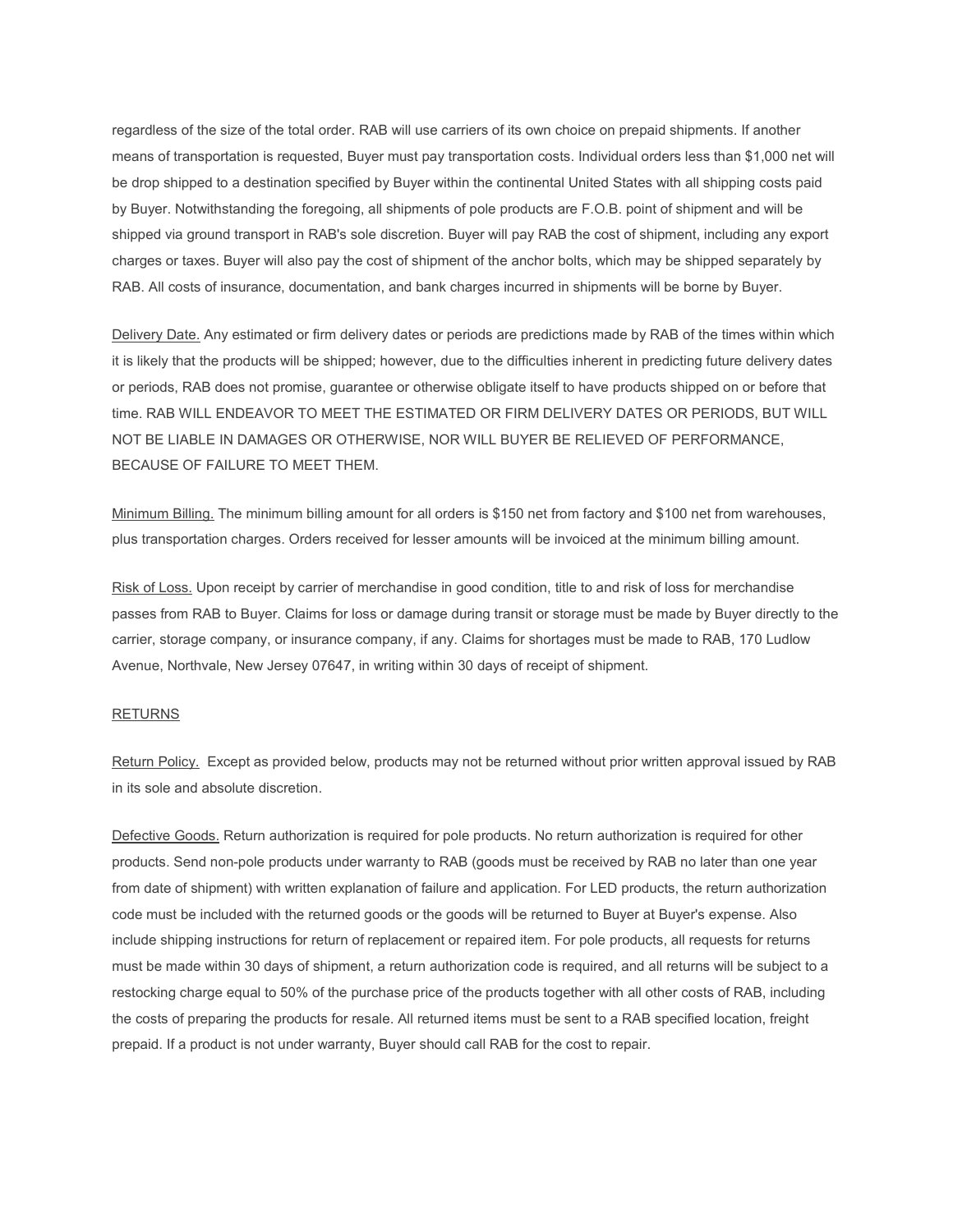Advance Replacement. If advance replacement is approved by RAB, Buyer will be billed and then credited upon receipt of returned goods.

Order Entry/Shipping Errors. Call RAB for authorization to return. If return was caused by RAB error full credit will be allowed.

Inventory Adjustment. Any Authorized Distributor placing an order for at least twice the original net invoice value of the return will receive full credit provided that the prior approved return is received, prepaid in perfect condition in undamaged, unopened original cartons. Credit will only be issued with an offsetting 2 for 1 purchase order. Otherwise all prior approved returns will be subject to a 30% restocking charge, which will be deducted from the return credit amount.

Product Warranties. The RAB Lighting Product Warranties are incorporated into these Terms of Sale by reference and apply to all products purchased from RAB unless otherwise agreed in writing by an officer of RAB. THESE WARRANTIES ARE IN LIEU OF, AND RAB EXPRESSLY DISCLAIMS, ALL OTHER WARRANTIES, EXPRESS OR IMPLIED IN FACT OR BY LAW, INCLUDING WITHOUT LIMITATION ALL WARRANTIES OF MERCHANTABILITY OR FITNESS FOR A PARTICULAR PURPOSE OR OTHERWISE, AND THE FOREGOING WARRANTIES STATE RAB'S ENTIRE AND EXCLUSIVE LIABILITY, AND THE BUYER'S SOLE AND EXCLUSIVE REMEDY, IN CONNECTION WITH THE, PRODUCTS OR PARTS, THEIR DESIGN, SUITABILITY FOR USE, INSTALLATION OR OPERATION.

Limitation of Liability RAB will not be liable under any theory of relief, including without limitation breach of warranty, breach of contract, tort (including negligence), strict liability, or otherwise, arising out of or related to this agreement or products provided hereunder or RAB's acts or omissions for: (i) any indirect, incidental, special or consequential damages, whatsoever (including without limitation, loss of anticipated value of a business or its reputation) or (ii) any damage or loss in excess of the price actually paid by Buyer for the products that caused the damages. Any action by Buyer must be commenced within one year after the cause of action has accrued.

Intellectual Property and Relationship of Parties. Buyer acknowledges and agrees that the RAB Mark and all copyrights, patents and other RAB intellectual property are owned exclusively by RAB. Buyer will not adopt or attempt to register any trademark, service mark, trade name, company name, internet domain name or other proprietary designation that is identical or confusingly similar to any of RAB Mark. Buyer will not make, use or copy any RAB any material that is the same or substantially similar to any RAB copyright or patent. Provided that Buyer is in good standing with RAB and not in breach of this Agreement, and subject to compliance with the Minimum Advertised Pricing and Internet Advertising Policy, the foregoing will not prevent Buyer from: (a) accurately identifying the RAB products as offered for sale to consumers by Buyer provided that all such use of the RAB Mark by Buyer will inure to the benefit of RAB; and (b) using RAB photographs and descriptions of RAB products solely to promote sales of the RAB products. Any other use of any RAB Mark or RAB copyrighted material is prohibited without RAB's prior written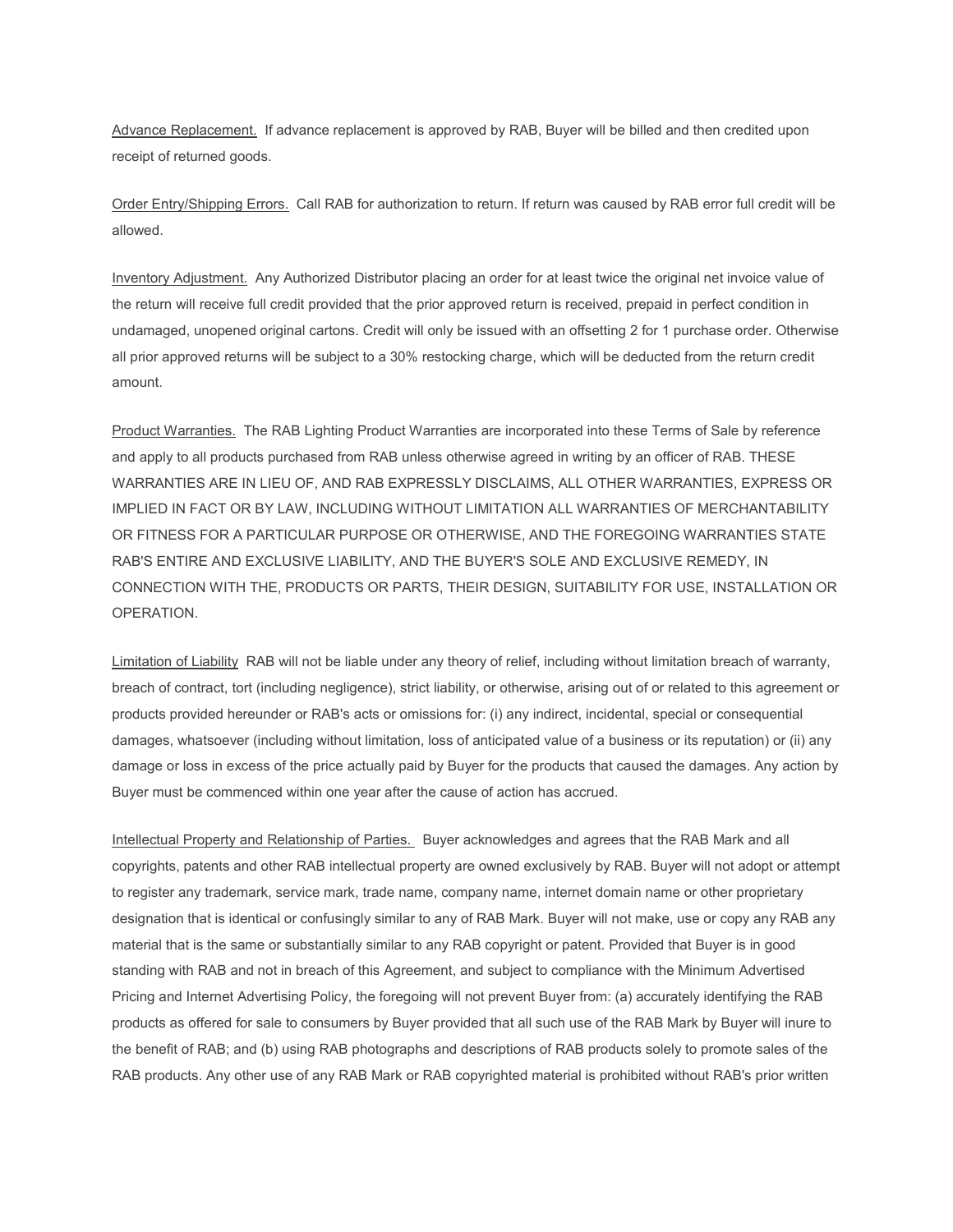consent. Buyer and RAB are independent contractors. Buyer will not hold itself out as an agent of RAB or otherwise misstate or misrepresent its relationship to RAB.

Miscellaneous. These Terms of Sale, the RAB Lighting Product Warranties referenced herein, and the Minimum Advertised Pricing and Internet Advertising Policy referenced herein, constitute the entire agreement between the parties hereto with respect to the subject matter of these Terms of Sale. These Terms of Sale will be governed by the laws of the State of New York. Buyer consents to the personal jurisdiction and venue of the courts of the State of New York. Any legal or equitable claim of any nature arising hereunder will be filed and maintained in the state or federal courts in the State of New York and Buyer agrees that such courts are a convenient forum for adjudication. In the event that suit is necessary to recover amounts owed RAB, Buyer will be liable for reasonable attorney's fees, interest and costs of collection. No agreement or understanding varying the terms and conditions hereof will be binding upon either party hereto unless in writing attached hereto and signed by duly authorized representatives of both parties. This Agreement will inure to the benefit of and be binding upon the parties hereto and their respective successors and assigns.

## **Minimum Advertised Pricing and Internet Advertising Policy**

RAB has unilaterally adopted the following Minimum Advertised Pricing and Internet Advertising Policy  $( \Box$ Policy $\Box$ ), which is applicable to each Buyer with respect to Buyer's advertising of RAB Products and the advertising and sale of RAB Products on the internet.

1. Definitions: (a) RAB Products means any product supplied by RAB; (b) Net Price means the stated price less all discounts, premiums, trade-ins, coupons, allowances and free goods or services offered with the RAB Products; and (c) Minimum Price (MAP) means the amount established by RAB and provided to Buyer from time to time by e-mail or any other means; (d) RAB Mark means the RAB trademark and all other trademarks, service marks, trade names or other proprietary designations used in connection with the RAB products; and (e) RAB Product Number means any stock-keeping unit (SKU) number or RAB catalog number for RAB products and any other number used by RAB to identify RAB products.

2. Minimum Advertised Price: Each Buyer remains free to establish its own resale prices. However, a Buyer may not at any time: (a) advertise or otherwise promote RAB Products at a Net Price less than the Minimum Advertised Price (MAP); or (b) sell RAB Products to any other person or entity who advertises or otherwise promotes RAB Products at a Net Price less than the MAP (whether or not Buyer is aware that the other person or entity intends to advertise or otherwise promote RAB Products below the MAP).

3. Internet Sales and Advertising: Each Buyer remains free to advertise its own products and services. A Buyer may advertise and sell RAB Products through the Buyer's own proprietary internet store residing on a URL owned by Buyer. By way of example only and not in limitation, Buyer ABC Company may sell on its own propriety online store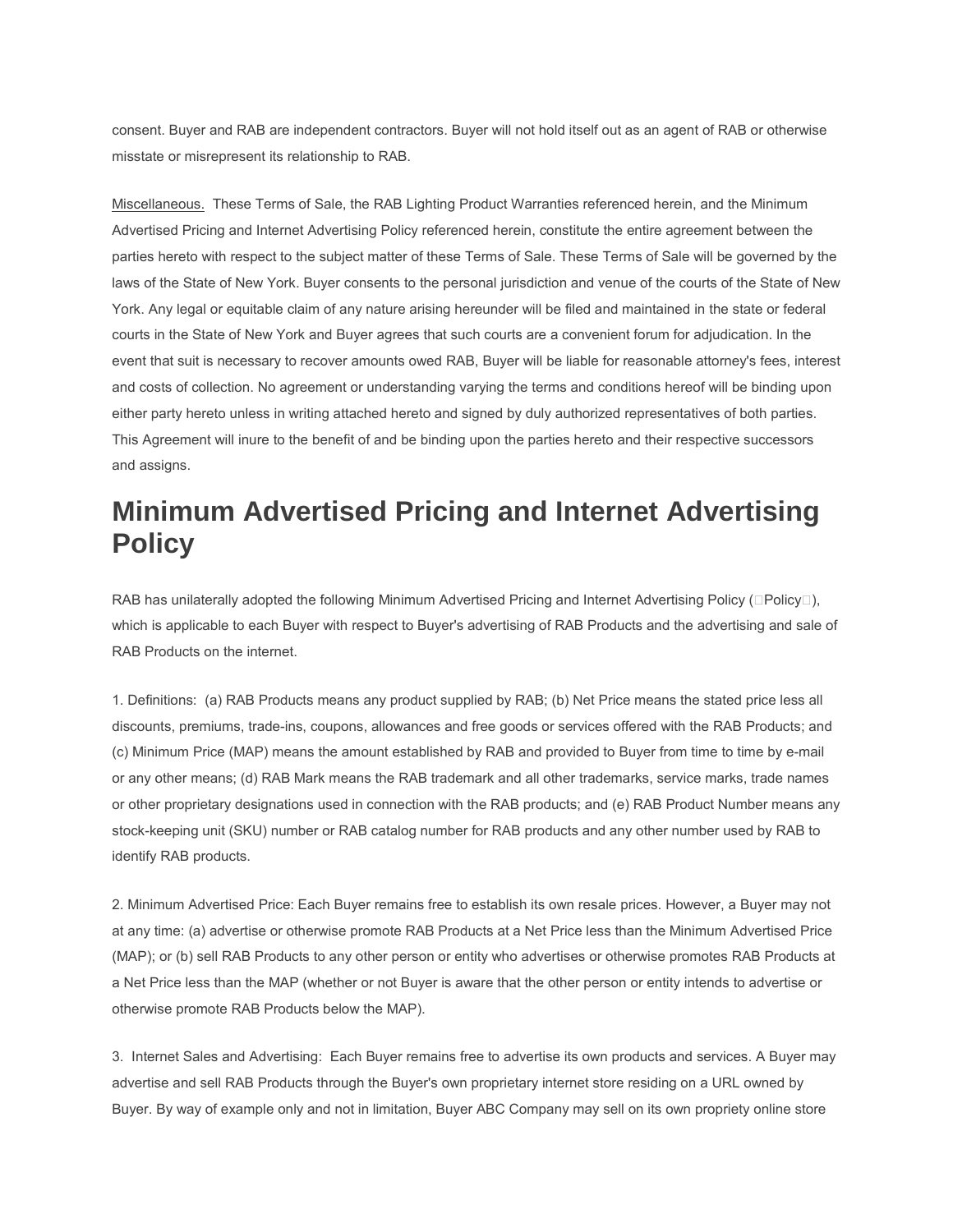residing at www.abc-company.com. In addition, a Buyer may advertise and sell RAB Products on Amazon marketplace (www.amazon.com). No Buyer may advertise or sell RAB Products on any other websites, including with limitation on www.ebay.com or on www.lowes.com, www.sears.com or other **DIY websites.** Furthermore, a Buyer may not at any time: (a) advertise or otherwise promote RAB products using any RAB Mark or RAB Product Number on any Google or Bing web site in any manner including without limitation by purchasing Google Adwords or any equivalent Bing advertising service; or (b) sell RAB Products to any other person or entity who advertises or otherwise promotes or advertises RAB products using any RAB Mark or RAB Product Number on any Google or Bing web site in any manner including without limitation by purchasing Google Adwords or any equivalent Bing advertising service (whether or not Buyer is aware that the other person or entity intends to advertise or otherwise promote RAB Products using any RAB Mark or RAB Product Number on any Google or Bing web site).

4. Compliance: RAB will apply the following rules in determining compliance with this Policy:

a. Where a  $\Box$ coupon,  $\Box$  rebate or a discount for use with RAB Products is advertised, the value of the coupon or that discount will be subtracted from the listed advertised price to determine the Net Price.

b. Where an offer of  $\Box$  free shipping  $\Box$  or reduced shipping costs applicable to RAB Products is advertised, the value of such an offer of reduced shipping costs will not be subtracted from the listed advertised price to determine the Net Price.

c. Where an automated system that delivers to resale customers any price or  $\Box$ instant quote  $\Box$  for RAB Products by email, in an Internet based ordering system or  $\Box$ shopping cart, $\Box$  as a  $\Box$ pop-up, $\Box$  or by any other automated Internet based means, is used, such practices are considered advertising or promotion within the meaning of this Policy and must comply with the Policy.

d. Where the MAP price is crossed out, the customer is asked  $\Box$  to call for price,  $\Box$  or any other means is used to indicate that the actual price may be less than the MAP price, such practices are considered advertising or promotion within the meaning of this Policy.

5. If Buyer violates this Policy, RAB reserves the right to require Buyer to refrain from advertising RAB Products and to cease advertising or selling RAB Products through any Internet website for a period of six (6) months, and Buyer agrees to comply with such requirement. Furthermore, any violation of this Policy will result in the automatic and immediate termination without notice of the license granted under the RAB Website Terms of Use to use technical specifications, product literature, and any other materials relating to RAB Lighting products that are contained in or made available on the RAB website.

6. Buyer acknowledges and agrees that RAB is under no obligation to sell RAB Products to Buyer. RAB may refuse to accept orders from Buyer if: (a) Buyer violates this Policy more than once in any twelve month period; (b) RAB determines that Buyer has flagrantly violated this Policy; or (c) for any other lawful reason.